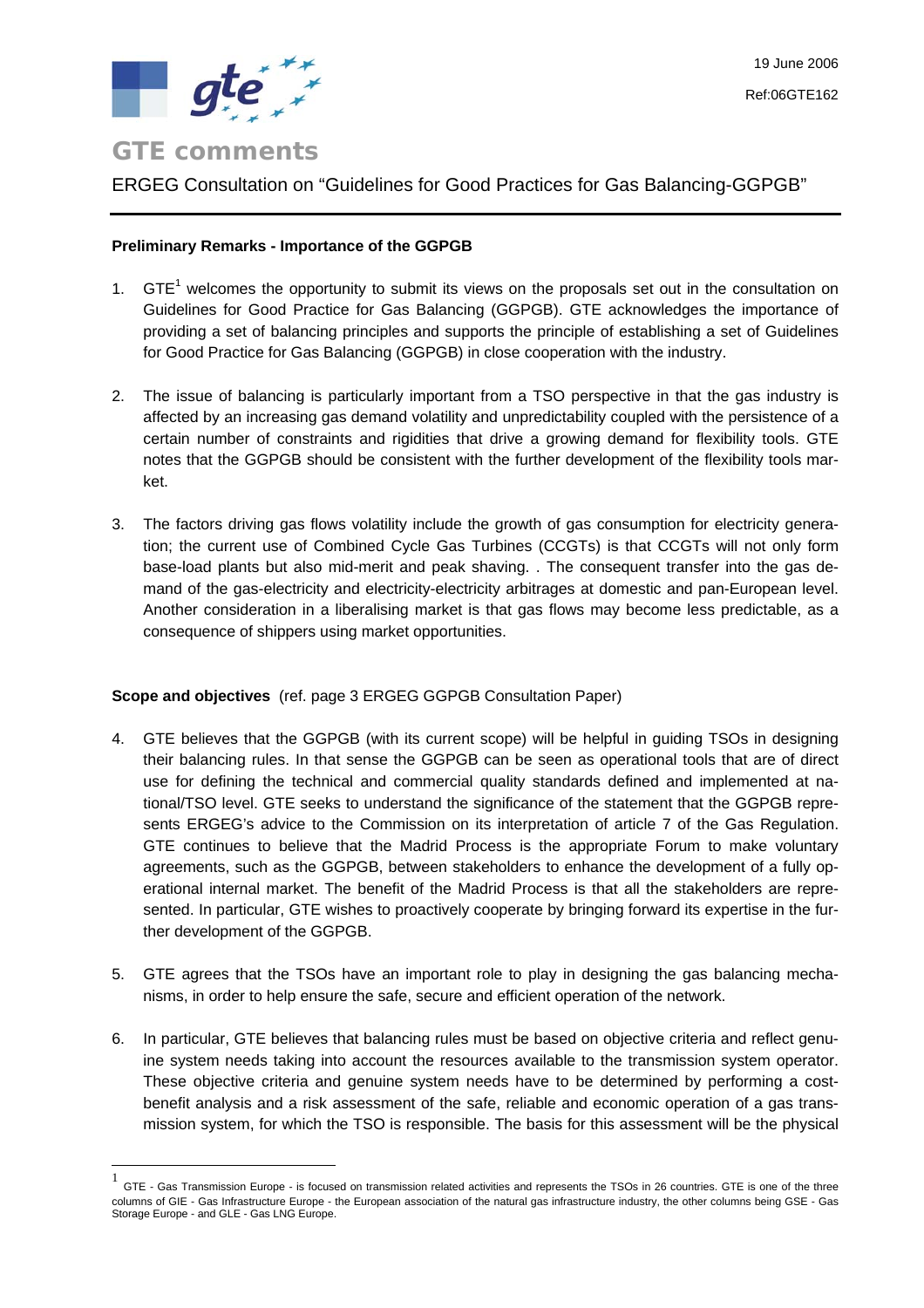

properties of the transmission system, contractual agreements and Security of Supply. Balancing rules should also be designed to facilitate as much as possible effective competition and market participation.

- 7. Measures in the form of balancing rules that take into account resources available to the TSOs are designed to mitigate the risks that are identified by the TSOs. Where representatives of of stakeholders agree to disregard a certain risk, the responsibility of the occurrence of the event associated to that risk is shared and consequences be borne by all stakeholders. In this way balancing rules are designed in a fair, non-discriminatory and transparent way, to which both TSO and system users are committed.
- 8. The importance of balancing rules for transmission is major and therefore the decisions on the design of balancing rules should be made on the national level and for each TSO separately.
- 9. GTE questions the feasibility of the 1 January 2007 deadline for the implementation of the provisions of the GGPGB. In order to implement the proposals, legal changes on the national level as well as complex investments in information, measurement and telecommunication systems may be necessary. The analysis of theses aspects needs to be the next step.

**Required characteristics of a balancing regime** (ref. Paragraphs 1.1 – 1.5 ERGEG GGPGB Consultation Paper)

10. GTE suggests to bring paragraph 1.2 in line with Article 7.1 of the regulation and skip the phrases "market based", "and market needs" and "and to the network users". For a view on how to determine the objective criteria and genuine system needs see paragraph 6 of this document.

**Balancing period** (ref. Paragraphs 1.6 – 1.9 ERGEG GGPGB Consultation Paper)

- 11. There is a multitude of factors such as system requirements and cross-subsidisation– that are relevant for the design of balancing rules, factors that are specific to a certain transmission system. GTE broadly agrees on the list provided at point 1.6 of the consultation document.
- 12. GTE supports daily balancing with where appropriate intra-day constraints, for example on an hourly basis. Where the risks of a pure daily regime and the costs of mitigation outweigh the benefits of daily balancing, additional rules –for example hourly constraints or scheduling rules– need to be put in place. Intra-day constraints may be needed because of genuine system requirements, possible cross subsidization effects and in order to reduce possible misuse of balancing regimes; cases may be transit, CCGT and flow profiles at system entry points.
- 13. GTE suggests to amend the point 1.7 from "…unless there are technical/operational reasons that.." into "… unless there are technical/operational and/or economic reasons that…".
- 14. GTE supports the development of market based mechanisms for balancing such as flexibility markets and intra-day spot markets, as this effectively .targets costs towards the network users responsible for the actual imbalances.
- 15. Where genuine system needs and market liquidity do not allow for market based balancing mechanisms TSO must be able to acquire its flexibility tools by contracting with system users.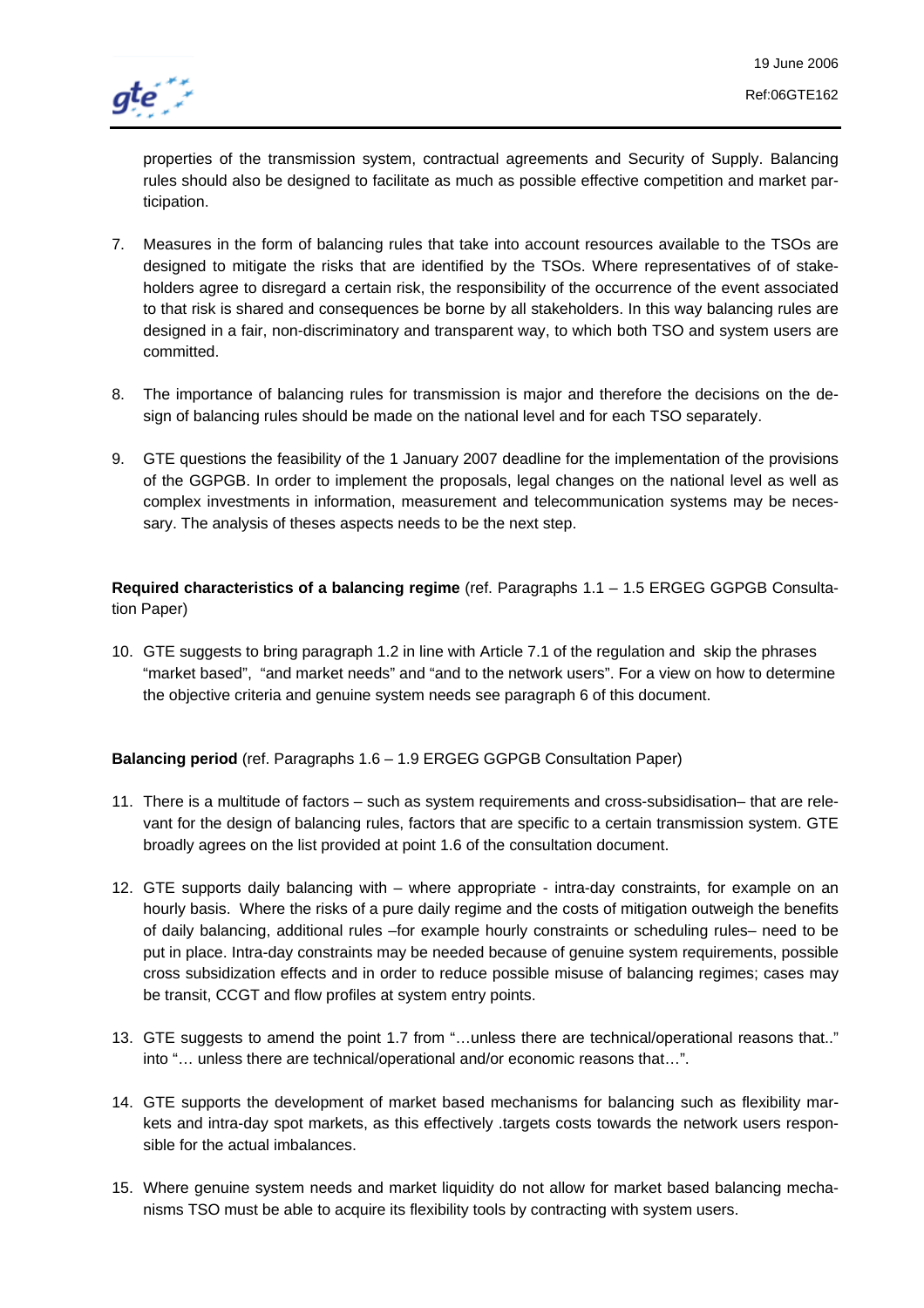

16. The use of cumulative imbalances can be an effective way to introduce tolerances possible in combination with the use of a balancing period. However, GTE believes that there are risks associated with a balancing system that uses only cumulative imbalances with respect to the development of a liquid balancing market, because then network users will certainly have fewer incentives to use the balancing market to settle imbalances; imbalances created in one day can be compensated on another.

## **Imbalance and Penalty Charges** (ref. Paragraphs 1.10 – 1.17 ERGEG GGPGB Consultation Paper)

- 17. GTE notes that the GGPGB acknowledge the possibility that not all balancing mechanisms are currently market based, and subsequently use tolerance services. GTE notes that as the balancing mechanism develops into a market based mechanism, the inherent trade off between tolerances and the market mechanism may become more apparent and would ultimately lead to a situation where the market provides for balancing gas, and the use of tolerances is minimized. GTE repeats its support here for the development of such market based mechanisms.
- 18. With regard to bullet 1.14 on provisional allocation GTE notes, that if information flows are a problem, there will also be a problem with providing provisional allocations. Provisional allocations can only be used if shippers commit themselves to paying imbalance charges based on this provisional data. Finally, a system of reconciliation –to settle the difference between the provisional allocations and the final ones- has to be put in place.

## **Trading & Pooling of imbalances positions** (ref. Paragraphs 1.18 – 1.20 ERGEG GGPGB Consultation Paper)

- 19. GTE recommends the use of ex-ante pooling & trading of imbalance positions that gives appropriate incentives to shippers to balance their positions within the relevant balancing period. Ex-post trading of imbalances however, does not reduce the costs of residual balancing actions; introducing ex post trading will lead either to a situation in which the charges for imbalances increase or the TSO cannot recover its costs. In addition GTE is concerned that ex-post trading potentially will increase the need for balancing actions and about the adverse effects of such pooling on the development of liquid balancing markets.
- 20. In the case that tolerance services would be allowed in a transitional period, GTE agrees with tolerance levels designed taking into account seasonality and actual technical capabilities of the transmission system (paragraphs 1.19-1.20).

**Market information and transparency of balancing arrangements** (ref. Paragraphs 1.22 – 1.25 ER-GEG GGPGB Consultation Paper)

- 21. Information on the actual entry and exit flows is essential in order to permit network users to balance their own positions; consequently, it plays an essential role in the correct development of marketbased mechanisms of balancing.
- 22. The type of information needed by system users to balance their portfolios in conformity to the balancing rules should be consistent with the basic features of these balancing rules, such as the balancing period. Once the information needed is determined, the next step is to identify the information provider. The possibilities range from a solution where the TSO has the role of "Informative-hub" to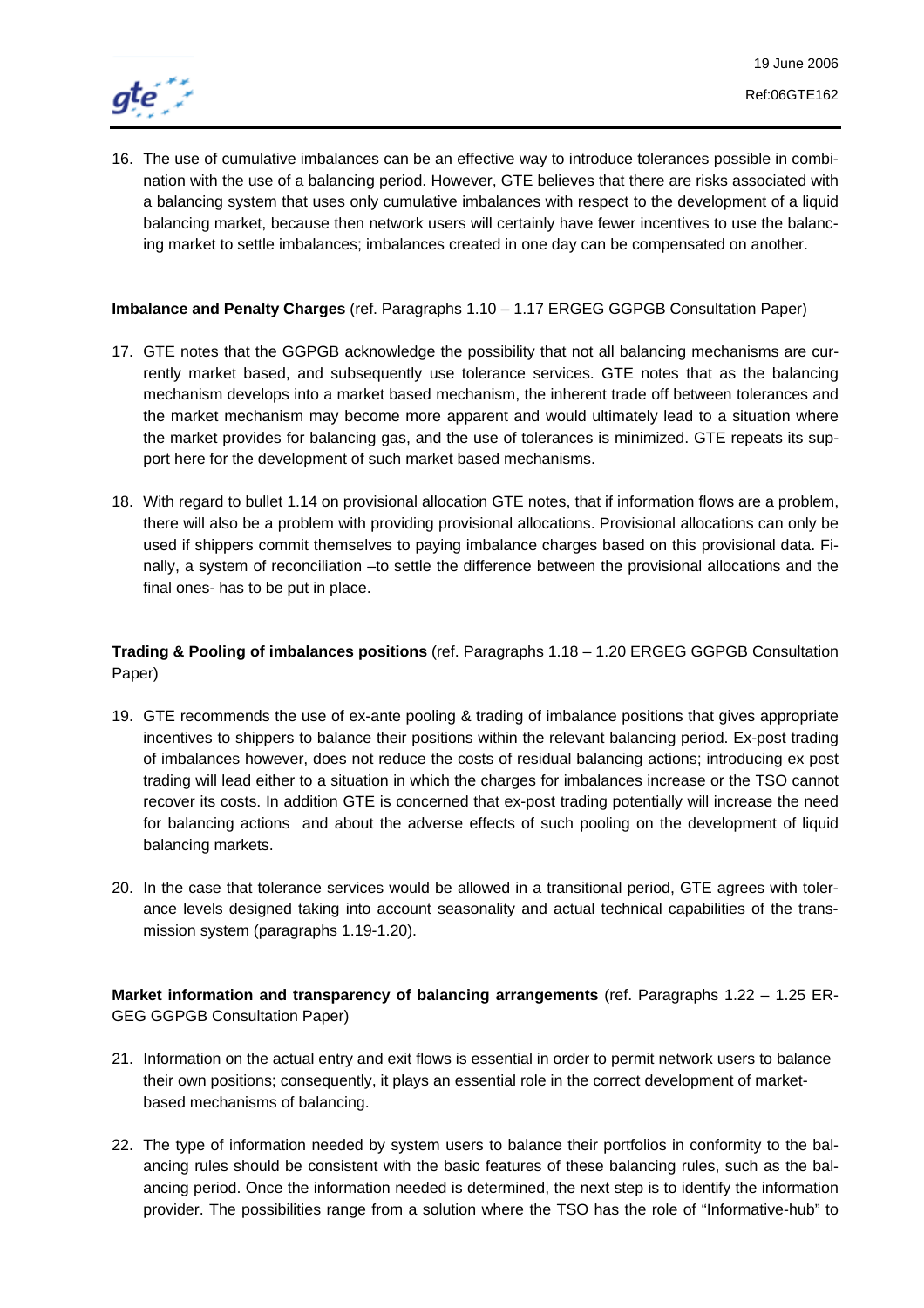

the opposite end, which could be defined as "decentralized solution", i.e. every system user has the task to recover the information necessary for running its respective activity. Following the characteristics of every system and the related consideration of economical efficiency, intermediate results between the two cited extreme can be found. In any case, where a TSO has available all or part of the information needed for balancing a user's portfolio the TSO will provide this information to that system user.

- 23. Some Member States have assigned one or more functions typically attributed to a TSO to other entities or bodies; some of these functions are related to the creation of information needed to calculate the balancing status of network users. If TSOs have to inform network users on their balancing status, these other entities and bodies must supply the TSO with the relevant information; this information should be accurate and supplied in a timely manner. GTE thinks that this obligation should be added to bullets 1.22 and/or 1.23.
- 24. Member states can and have assigned functions typically attributed to a TSO to other entities or bodies, in compliance with EU Directive 2003/55. As a result of these assignments, TSOs may not have access to all relevant information –e.g. specific meter readings or allocations– necessary to give individual network user its balancing status in a timely manner. The entities or bodies that have the necessary information should provide this information in a meaningful, clear and timely manner and in an easy accessible way. This is required both for providing information on balancing status and for provisional allocations for imbalance and penalty charges.
- 25. GTE underlines that TSOs cannot always have more accurate information on the actual entry and exit flows of shippers and within-day balance positions than shippers. Each customer has its own specific intraday profile. TSOs know only the value of nomination the for relevant balancing period. On the other hand, shippers have contracts with their customers and suppliers and by this way they can know their inputs-offtakes profiles, having possibilities to take the most accurate information on its balance position within the relevant balance period.
- 26. Where the TSO takes responsibility to provide information it has no access to, TSO will only do so if the conditions are set for the TSO to gain access to this information. This includes adequate incentives for investments (metering and ICT technologies, telemetry and connective platform) and system incentives to other gas undertakings and system users to make the necessary information available. Without these measures TSOs cannot be held responsible for providing information by processing primary data produced by third parties.
- 27. Attention should be paid to potential problems linked to confidentiality and the provision of information by TSOs to third parties.

**Balancing Costs and Incentives for TSO** (ref. Paragraphs 1.26 – 1.30 ERGEG GGPGB Consultation Paper)

- 28. GTE proposes to adapt the wording of bullet 1.26 in line with the text of Article 7 of the Regulation (EC) 1775/2005: "Imbalance charges shall be cost-reflective to the extent possible, [..]"
- 29. In bullets 1.27 the verb "permit" is used –"..TSO's balancing regime permits the acceptance of bids and offers..". GTE has interpreted this as "..TSO's genuine system needs and the safe and secure operation allow for accepting bids and offers.. ". An analogues remark goes for bullet 1.28. Local bal-